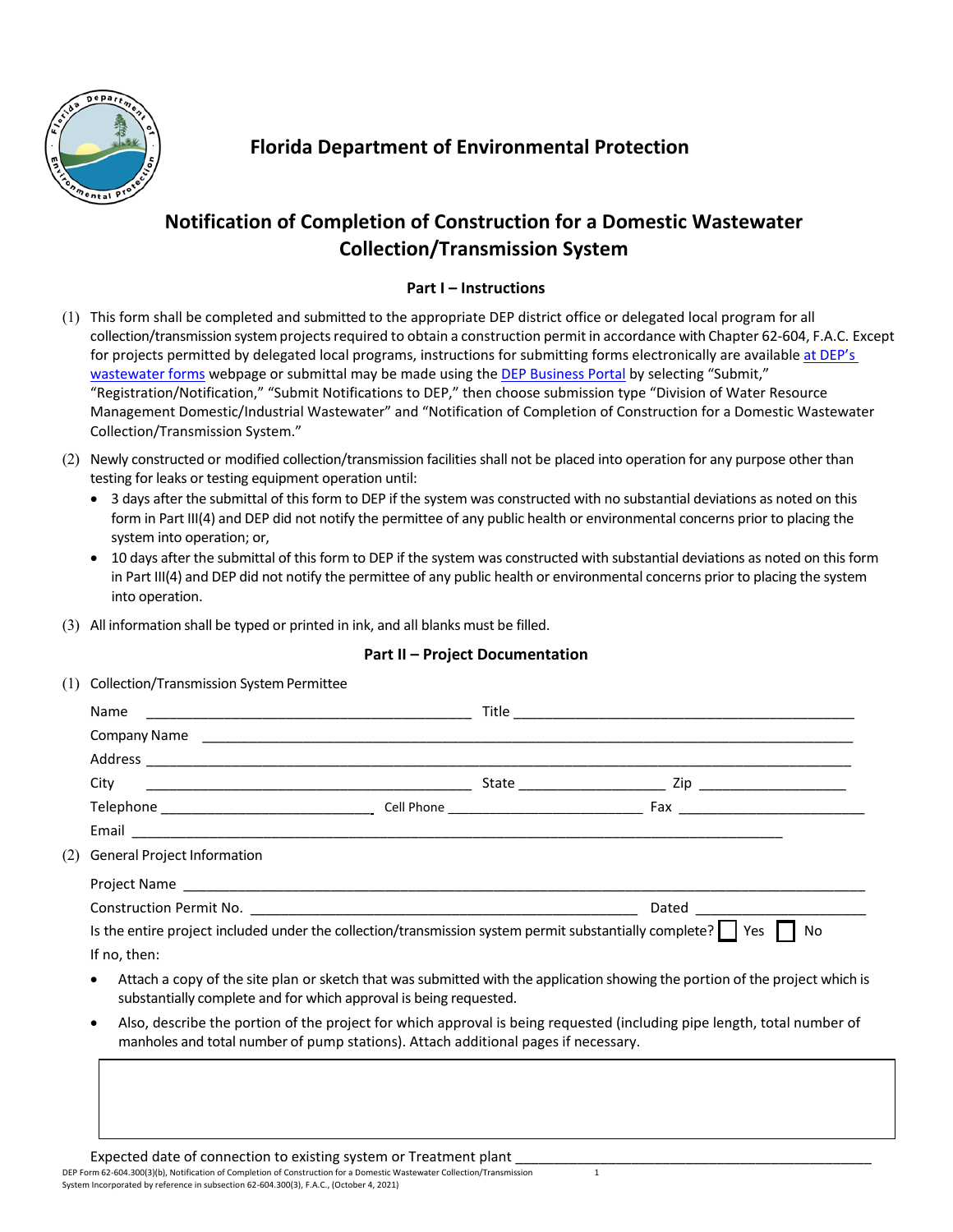If connection will be to an existing, intermediate satellite collection system, provide the satellite system identification number (if known): FLSS#

|                                              | (3) Treatment Plant Serving Collection/Transmission System                                                                                                                                                                                                                                                                                                                                                                                                                                                                                                                                                                                                                                                                                                                                                       |  |
|----------------------------------------------|------------------------------------------------------------------------------------------------------------------------------------------------------------------------------------------------------------------------------------------------------------------------------------------------------------------------------------------------------------------------------------------------------------------------------------------------------------------------------------------------------------------------------------------------------------------------------------------------------------------------------------------------------------------------------------------------------------------------------------------------------------------------------------------------------------------|--|
|                                              | Name of Treatment Plant Serving Project <b>Analyzis and Contact Contact Contact Contact Contact Contact Contact Contact Contact Contact Contact Contact Contact Contact Contact Contact Contact Contact Contact Contact Contact </b>                                                                                                                                                                                                                                                                                                                                                                                                                                                                                                                                                                             |  |
|                                              |                                                                                                                                                                                                                                                                                                                                                                                                                                                                                                                                                                                                                                                                                                                                                                                                                  |  |
|                                              |                                                                                                                                                                                                                                                                                                                                                                                                                                                                                                                                                                                                                                                                                                                                                                                                                  |  |
|                                              | Will the treatment plant be the owner and/or operator of this completed collection system project, i.e. will this collection<br>system be under the control of the treatment facility after it is placed into operation? $\vert \ \vert$ Yes $\vert \ \vert$ No                                                                                                                                                                                                                                                                                                                                                                                                                                                                                                                                                  |  |
|                                              | <b>Part III - Certifications</b>                                                                                                                                                                                                                                                                                                                                                                                                                                                                                                                                                                                                                                                                                                                                                                                 |  |
| (1) Collection/Transmission System Permittee | provided us a copy of the record drawings for this project and if there is not already an existing applicable operation and<br>maintenance (O&M) manual, one has been prepared for the new or modified facilities. The operation and maintenance manual<br>includes an emergency response plan that specifically addresses cybersecurity, surface water monitoring, and hurricane/severe<br>storm preparedness and response that will be evaluated and updated annually.<br>Also, I certify that, if we will not be the owner of this project after it is placed into service, we have provided a copy of the above<br>mentioned record drawings and a copy of the above mentioned O&M manual, if applicable, to the person or system that will be<br>the owner of this project after it is placed into service. |  |
|                                              |                                                                                                                                                                                                                                                                                                                                                                                                                                                                                                                                                                                                                                                                                                                                                                                                                  |  |
| * Attach a letter of authorization.          |                                                                                                                                                                                                                                                                                                                                                                                                                                                                                                                                                                                                                                                                                                                                                                                                                  |  |
|                                              | (2) Owner of Collection/Transmission System After it is Placed intoService                                                                                                                                                                                                                                                                                                                                                                                                                                                                                                                                                                                                                                                                                                                                       |  |
| into service. I certify that we agree to:    | I, the undersigned owner or authorized representative* of<br>the project or portion of the project (as described below**) as constructed and will be the owner of this project after it is placed                                                                                                                                                                                                                                                                                                                                                                                                                                                                                                                                                                                                                |  |
| ٠<br>overflows;                              | operate and maintain the facilities to function as intended, minimize infiltration and inflow, and prevent sanitary sewer                                                                                                                                                                                                                                                                                                                                                                                                                                                                                                                                                                                                                                                                                        |  |
| ٠                                            | provide uninterrupted service and emergency pumping capability as required by Chapter 62-604, F.A.C;                                                                                                                                                                                                                                                                                                                                                                                                                                                                                                                                                                                                                                                                                                             |  |
| $\bullet$<br>rules;                          | operate the facilities in accordance with the provisions of Chapter 403 Florida Statutes (F.S.) and applicable Department                                                                                                                                                                                                                                                                                                                                                                                                                                                                                                                                                                                                                                                                                        |  |
| $\bullet$                                    | report any abnormal events, including all sanitary sewer overflows and other unauthorized releases or spoils of wastewater,<br>in accordance with Rule 62-604.550, F.A.C.;                                                                                                                                                                                                                                                                                                                                                                                                                                                                                                                                                                                                                                       |  |
|                                              | promptly notify the Department if we sell or legally transfer ownership of the collection/transmission system;                                                                                                                                                                                                                                                                                                                                                                                                                                                                                                                                                                                                                                                                                                   |  |

- take corrective action if infiltration, inflow, or leakage becomes excessive;
- evaluate and update the emergency response plan (part of the operation and maintenance manual) annually;
- evaluate the cause of any spills, unauthorized releases, or sanitary sewer overflows and evaluate potential corrective actions;
- for spills, unauthorized releases, or sanitary sewer overflows caused by rain or wet weather, take corrective action to prevent future spills, releases, or overflows, or demonstrate inflow and infiltration for the system are not excessive; and,
- If this is a satellite collection system, take corrective action to reduce excessive inflow and infiltration that causes or contributes to sanitary sewer overflows in the receiving collection system.

I certify I have received a copy of the record drawings and O&M manual for this project and that these record drawings and O&M manual are available at the following location which is within the boundaries of the district office or delegated local program permitting the collection/transmission system.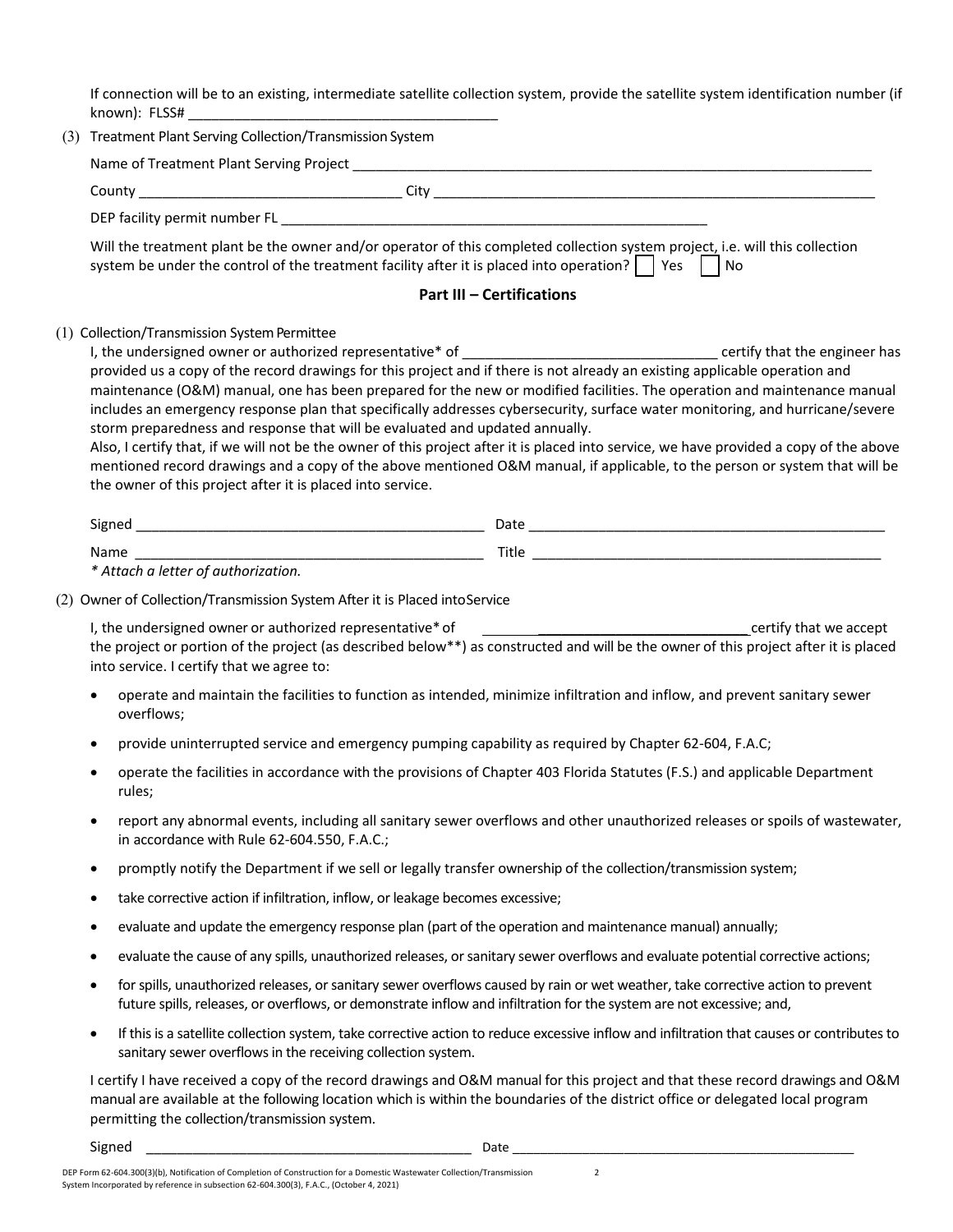| Name                                                                                                    |                                                                                                                |                          |
|---------------------------------------------------------------------------------------------------------|----------------------------------------------------------------------------------------------------------------|--------------------------|
|                                                                                                         |                                                                                                                |                          |
|                                                                                                         |                                                                                                                |                          |
|                                                                                                         | State and the state of the state of the state of the state of the state of the state of the state of the state | Zip ____________________ |
| *Attach a letter of authorization.<br>**Description of the specific portion of the project to be owned: |                                                                                                                |                          |
|                                                                                                         |                                                                                                                |                          |

Second Owner of Collection/Transmission System After it is Placed intoService (if applicable)

I, the undersigned owner or authorized representative\* of  $\blacksquare$ the project or specified portion of the project (as described below\*\*) as constructed and will be the owner of this project after it is placed into service. I certify that we agree to:

- operate and maintain the facilities to function as intended, minimize infiltration and inflow, and prevent sanitary sewer overflows;
- provide uninterrupted service and emergency pumping capability as required by Chapter 62-604, F.A.C;
- operate the facilities in accordance with the provisions of Chapter 403 Florida Statutes (F.S.) and applicable Department rules;
- report any abnormal events, including all sanitary sewer overflows and other unauthorized releases or spoils of wastewater, in accordance with Rule 62-604.550, F.A.C.;
- promptly notify the Department if we sell or legally transfer ownership of the collection/transmission system;
- take corrective action if infiltration, inflow, or leakage becomes excessive;
- evaluate and update the emergency response plan (part of the operation and maintenance manual) annually;
- evaluate the cause of any spills, unauthorized releases, or sanitary sewer overflows and evaluate potential corrective actions;
- for spills, unauthorized releases, or sanitary sewer overflows caused by rain or wet weather, take corrective action to prevent future spills, releases, or overflows, or demonstrate inflow and infiltration for the system are not excessive; and,
- If this is a satellite collection system, take corrective action to reduce excessive inflow and infiltration that causes or contributes to sanitary sewer overflows in the receiving collection system.

I certify I have received a copy of the record drawings and O&M manual for this project and that these record drawings and O&M manual are available at the following location which is within the boundaries of the district office or delegated local program permitting the collection/transmission system.

| Signed                                   |                             |                            |                       |  |
|------------------------------------------|-----------------------------|----------------------------|-----------------------|--|
| Name                                     |                             |                            |                       |  |
|                                          |                             |                            |                       |  |
|                                          |                             |                            |                       |  |
|                                          |                             | State <u>_____________</u> | Zip _________________ |  |
|                                          | <b>Cell</b> _______________ |                            |                       |  |
| $*$ Attack a latter of subjection in $A$ |                             |                            |                       |  |

*\*Attach a letter of authorization.*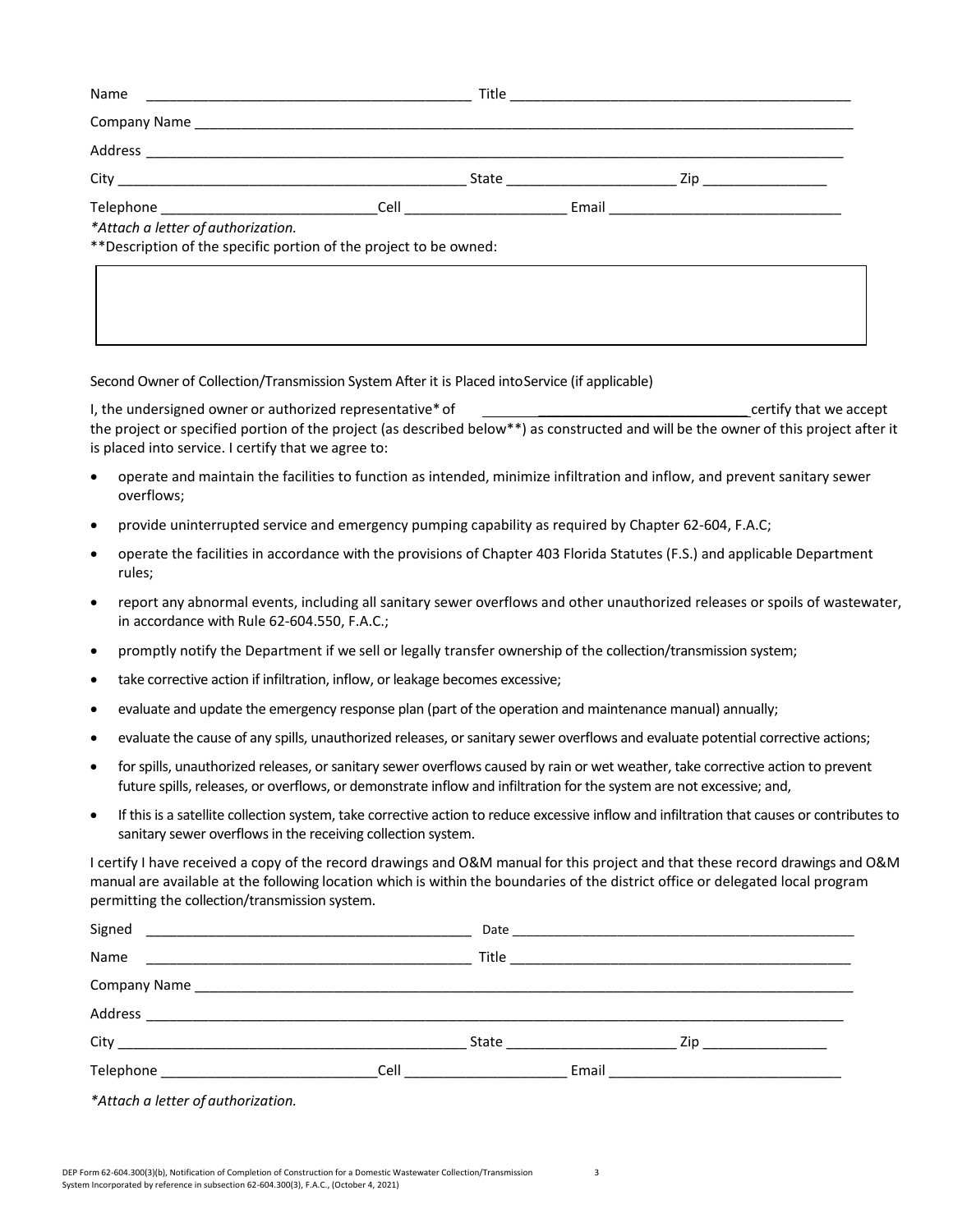\*\*Description of the specific portion of the project to be owned:

## (3) Wastewater Facility Serving Collection/Transmission System

I, the undersigned owner or authorized representative\* of the wastewater facility hereby certify that the above referenced facility has adequate reserve capacity to accept the flow from this project and will provide the necessary treatment and disposal as required by Chapter 403, F.S., and applicable Department rules. Also, I certify that any connections associated with this project to the above referenced facility, which we operate and maintain, have been completed to our satisfaction and we have received a copy of the record drawings for this project.

| Signed    |                                               |                |
|-----------|-----------------------------------------------|----------------|
|           |                                               |                |
| Address   |                                               |                |
|           | State and the state of the state of the state | $\mathsf{Zip}$ |
| Telephone | <b>Cell Cell Cell Cell Cell Cell Cell</b>     |                |
| Email     |                                               |                |

*\*Attach a letter of authorization.*

(4) Professional Engineer Registered in Florida

I, the undersigned professional engineer registered in Florida, certify the following:

- that this project has been constructed in accordance with the construction permit and engineering plans and specifications or that, to the best of my knowledge and belief, any deviations from the construction permit and engineering plans and specifications will not prevent this project from functioning in compliance with Chapter 62-604, F.A.C.;
- that the record drawingsfor this project are adequate and include substantial deviations\*\* from the construction permit and engineering plans and specifications;
- that a copy of the record drawings has been provided to the permittee and to the wastewater treatment facility serving the collection/transmission system;
- that the O&M manual for this project has been prepared or examined by me, or by an individual(s) under my direct supervision, includes an emergency response plan that addresses cyber security, surface water monitoring, and hurricane and severe storm preparedness and response, and that there is reasonable assurance, in my professional judgment, that the facilities, when properly maintained and operated in accordance with this manual, will function as intended; and
- that, to the best of my knowledge and belief, appropriate leakage tests have been performed and the new or modified facilities met the specified requirements.

This certification is based upon on-site observation of construction conducted by me or by a project representative under my direct supervision and upon a review of shop drawings, test results/records, and record drawings performed by me or by a project representative under my direct supervision.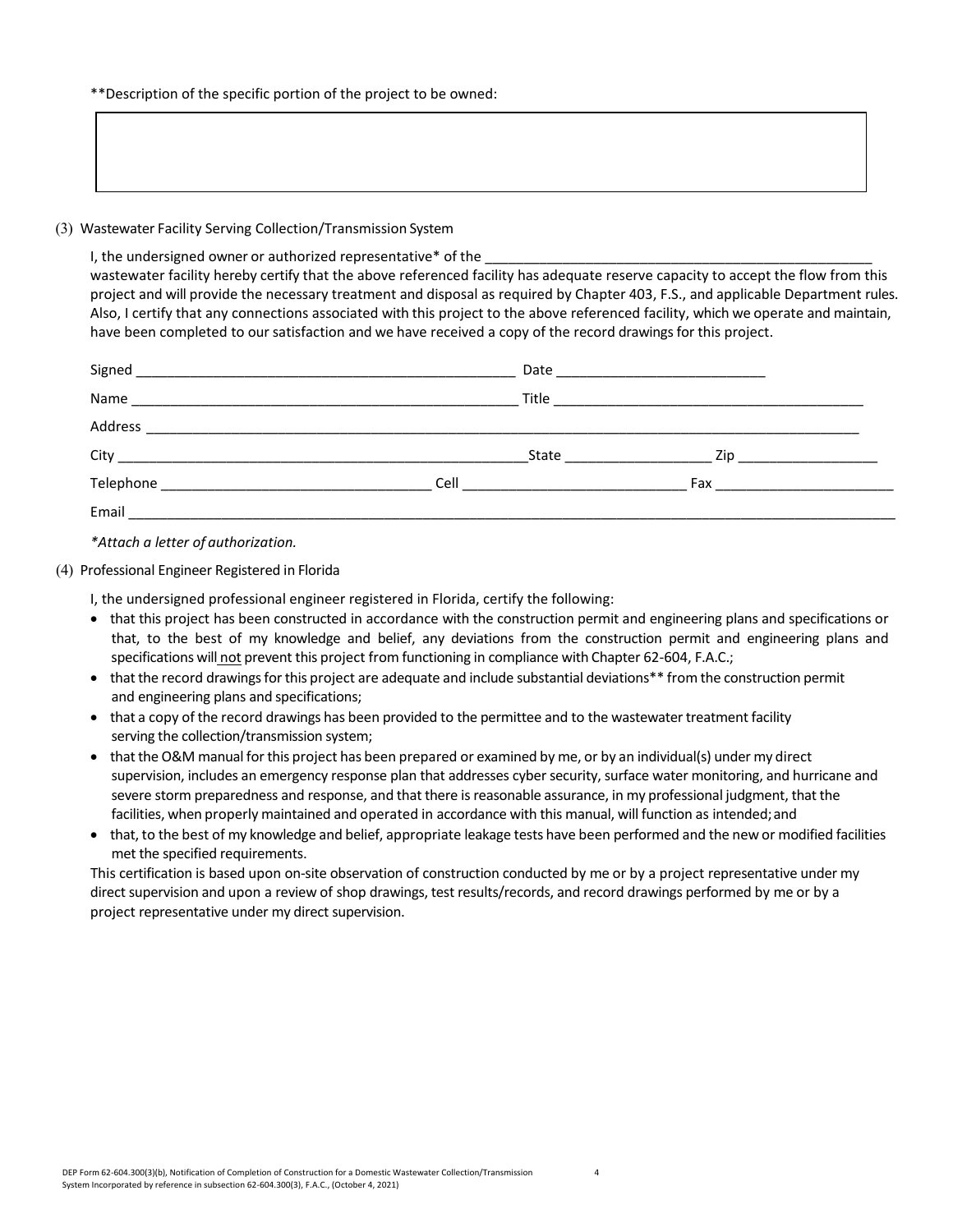The following is a description and explanation of substantial deviations(i.e. construction deviations greater than 10% from plans and specifications and any deviations which fall below minimum standards established in Rule 62-604, F.A.C.) from the construction permit and engineering plans and specifications for the substantially completed portion of this project. (Attach additional sheets if necessary.)

| (Affix Seal) |
|--------------|
|              |

| Telephone <b>Example 2018</b> Cell <b>Cell</b> Cell Fax and Telephone <b>Cell</b> Fax and Telephone <b>Cell</b> |  |  |
|-----------------------------------------------------------------------------------------------------------------|--|--|
|                                                                                                                 |  |  |
| Portion of the project for which responsible: ___________________________________                               |  |  |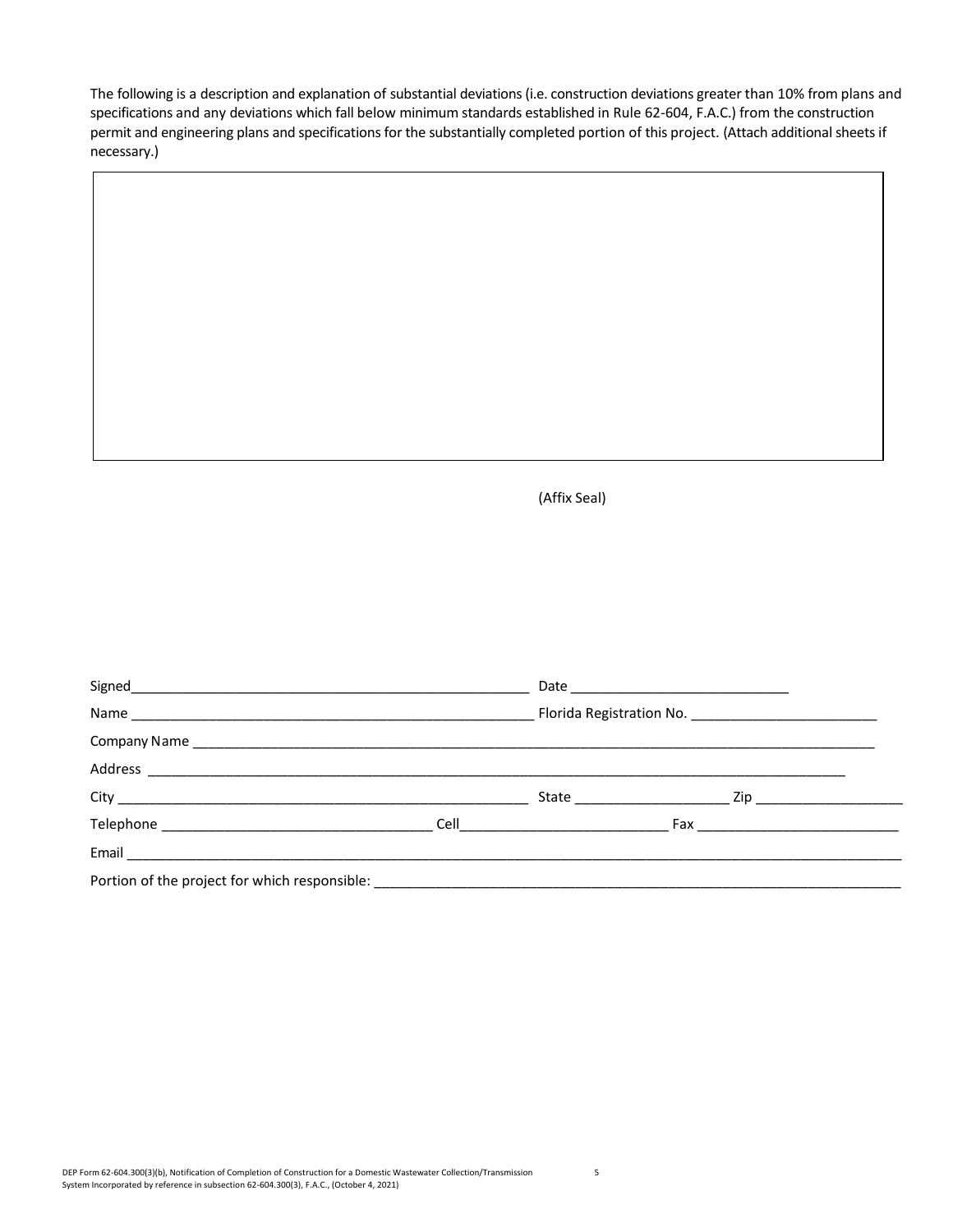(Affix Seal)

| Third Engineer (if applicable)                                                                                                                                                                                                       |  | (Affix Seal) |  |  |  |
|--------------------------------------------------------------------------------------------------------------------------------------------------------------------------------------------------------------------------------------|--|--------------|--|--|--|
|                                                                                                                                                                                                                                      |  |              |  |  |  |
|                                                                                                                                                                                                                                      |  |              |  |  |  |
|                                                                                                                                                                                                                                      |  |              |  |  |  |
|                                                                                                                                                                                                                                      |  |              |  |  |  |
|                                                                                                                                                                                                                                      |  |              |  |  |  |
|                                                                                                                                                                                                                                      |  |              |  |  |  |
|                                                                                                                                                                                                                                      |  |              |  |  |  |
|                                                                                                                                                                                                                                      |  |              |  |  |  |
|                                                                                                                                                                                                                                      |  |              |  |  |  |
|                                                                                                                                                                                                                                      |  |              |  |  |  |
|                                                                                                                                                                                                                                      |  |              |  |  |  |
|                                                                                                                                                                                                                                      |  |              |  |  |  |
|                                                                                                                                                                                                                                      |  |              |  |  |  |
| Email <u>Communications and the communications of the communications of the communications of the communications of the communications of the communications of the communications of the communications of the communications o</u> |  |              |  |  |  |
| Portion of the project for which responsible:                                                                                                                                                                                        |  |              |  |  |  |

 $\boldsymbol{6}$